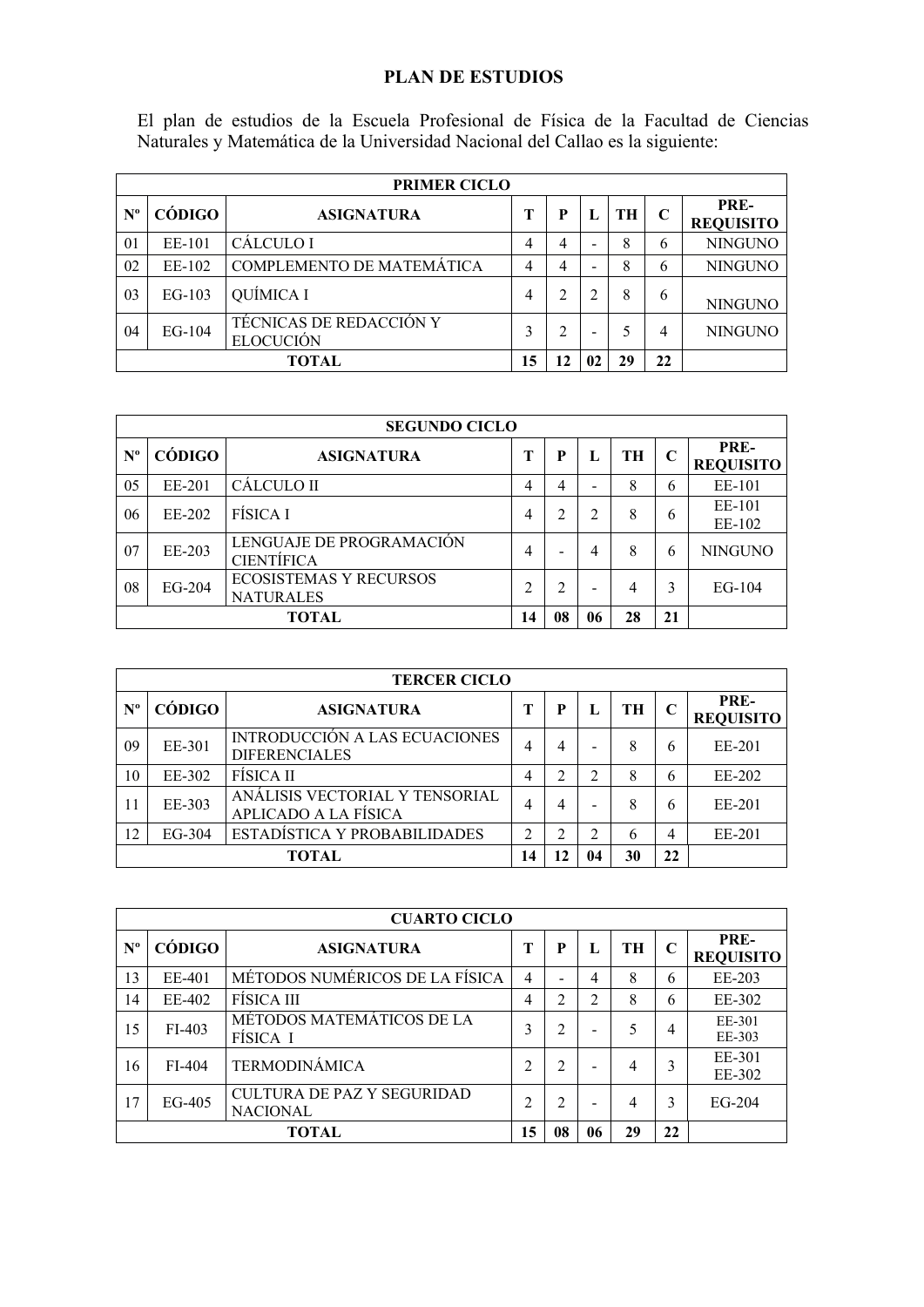|             | <b>QUINTO CICLO</b> |                                                     |    |                         |    |    |              |                          |  |  |
|-------------|---------------------|-----------------------------------------------------|----|-------------------------|----|----|--------------|--------------------------|--|--|
| $N^{\circ}$ | CÓDIGO              | <b>ASIGNATURA</b>                                   | Т  | P                       | Ι. | TH | $\mathsf{C}$ | PRE-<br><b>REQUISITO</b> |  |  |
| 18          | FI-501              | MÉTODOS COMPUTACIONALES DE<br>LA FÍSICA             | 3  | ۳                       | 4  |    | 5            | EE-401                   |  |  |
| 19          | FI-502              | <b>FISICA MODERNA</b>                               | 3  | $\overline{\mathbf{c}}$ | ↑  |    |              | EE-402                   |  |  |
| 20          | $FI-503$            | MATEMÁTICA PARA MECÁNICA<br><b>CUÁNTICA</b>         | 3  | 2                       |    |    | 4            | FI-403                   |  |  |
| 21          | FI-504              | MECÁNICA CLÁSICA                                    | 4  | $\overline{2}$          |    | 6  |              | EE-402<br>$FI-403$       |  |  |
| 22          | EG-505              | METODOLOGÍA DE LA ENSEÑANZA<br><b>UNIVERSITARIA</b> | 2  | $\overline{c}$          |    | 4  | 3            | $EG-405$                 |  |  |
|             |                     | 15                                                  | 08 | 06                      | 29 | 22 |              |                          |  |  |

|             | <b>SEXTO CICLO</b> |                                                       |   |                |    |              |   |                          |  |
|-------------|--------------------|-------------------------------------------------------|---|----------------|----|--------------|---|--------------------------|--|
| $N^{\circ}$ | CÓDIGO             | <b>ASIGNATURA</b>                                     | Т | P              | Ъ. | <b>TH</b>    | C | PRE-<br><b>REQUISITO</b> |  |
| 23          | FI-601             | ELECTROMAGNETISMO I                                   | 4 | $\mathfrak{D}$ |    | $\mathsf{f}$ |   | EE-402                   |  |
| 24          | FI-602             | MECÁNICA CUÁNTICA I                                   | 4 | 2              |    | $\mathsf{f}$ |   | FI-502<br>FI-503         |  |
| 25          | $FI-603$           | MÉTODOS MATEMÁTICOS DE LA<br>FÍSICA II                | 4 | 2              |    | h            |   | $FI-403$                 |  |
| 26          | EG-604             | FORMULACIÓN Y EVALUACIÓN DE<br>PROYECTOS DE INVERSIÓN | 3 | 2              |    |              | 4 | EG-304<br>EG-505         |  |
|             |                    | <b>ELECTIVO I</b>                                     |   |                |    |              | 3 |                          |  |
|             | 22<br><b>TOTAL</b> |                                                       |   |                |    |              |   |                          |  |

|             | <b>SÉPTIMO CICLO</b> |                                             |   |                |    |    |    |                          |  |  |
|-------------|----------------------|---------------------------------------------|---|----------------|----|----|----|--------------------------|--|--|
| $N^{\rm o}$ | CÓDIGO               | <b>ASIGNATURA</b>                           |   | P              | п, | TH | C  | PRE-<br><b>REQUISITO</b> |  |  |
| 27          | $FI-701$             | ELECTROMAGNETISMO II                        | 4 | っ              | -  | h  |    | FI-601                   |  |  |
| 28          | $FI-702$             | MECÁNICA CUÁNTICA II                        | 4 | $\mathfrak{D}$ | -  | h  |    | FI-602                   |  |  |
| 29          | FI-703               | RELATIVIDAD ESPECIAL                        | 4 | 2              |    | h  |    | FI-504<br>FI-601         |  |  |
| 30          | $EG-704$             | EPISTEMOLOGÍA Y ÉTICA<br><b>PROFESIONAL</b> | 3 | 2              |    |    | 4  | $EG-604$                 |  |  |
|             |                      | ELECTIVO II                                 |   |                |    |    | 3  |                          |  |  |
|             | TOTAL                |                                             |   |                |    |    | 22 |                          |  |  |

|             | <b>OCTAVO CICLO</b> |                                                      |   |   |  |    |             |                          |  |  |
|-------------|---------------------|------------------------------------------------------|---|---|--|----|-------------|--------------------------|--|--|
| $N^{\rm o}$ | CÓDIGO              | <b>ASIGNATURA</b>                                    |   | P |  | TH | $\mathbf C$ | PRE-<br><b>REQUISITO</b> |  |  |
| 31          | FI-801              | FÍSICA COMPUTACIONAL I                               | 3 | - |  | ┑  |             | FI-501                   |  |  |
| 32          | FI-802              | FÍSICA ATÓMICA Y MOLECULAR                           | 4 | ∍ |  | h  |             | FI-702                   |  |  |
| 33          | FI-803              | ÓPTICA FÍSICA                                        | 3 | ◠ |  |    |             | FI-701                   |  |  |
| 34          | EG-804              | METODOLOGÍA DE LA<br><b>INVESTIGACIÓN CIENTÍFICA</b> |   |   |  |    | 4           | $EG-704$                 |  |  |
|             |                     | <b>ELECTIVO III</b>                                  |   |   |  |    | 3           |                          |  |  |
|             | TOTAL               |                                                      |   |   |  |    | 22          |                          |  |  |

|                  | <b>NOVENO CICLO</b> |                                      |   |   |   |    |    |                          |  |
|------------------|---------------------|--------------------------------------|---|---|---|----|----|--------------------------|--|
| $N^{\mathrm{o}}$ | CÓDIGO              | <b>ASIGNATURA</b>                    |   | р |   | TН | C  | PRE-<br><b>REQUISITO</b> |  |
| 35               | FI-901              | FÍSICA COMPUTACIONAL II              |   | - | 4 |    |    | FI-801                   |  |
| 36               | FI-902              | <b>INSTRUMENTACIÓN ELECTRÓNICA I</b> | 3 | - |   |    |    | FI-701                   |  |
| 37               | $FI-903$            | MECÁNICA ESTADÍSTICA                 | 4 |   |   | b  |    | $FI-702$                 |  |
| 38               | FI-904              | <b>SEMINARIO DE TESIS I</b>          |   |   |   | h  |    | EG-804                   |  |
|                  |                     | <b>ELECTIVO IV</b>                   |   |   |   |    | 3  |                          |  |
|                  | TOTAL               |                                      |   |   |   |    | 22 |                          |  |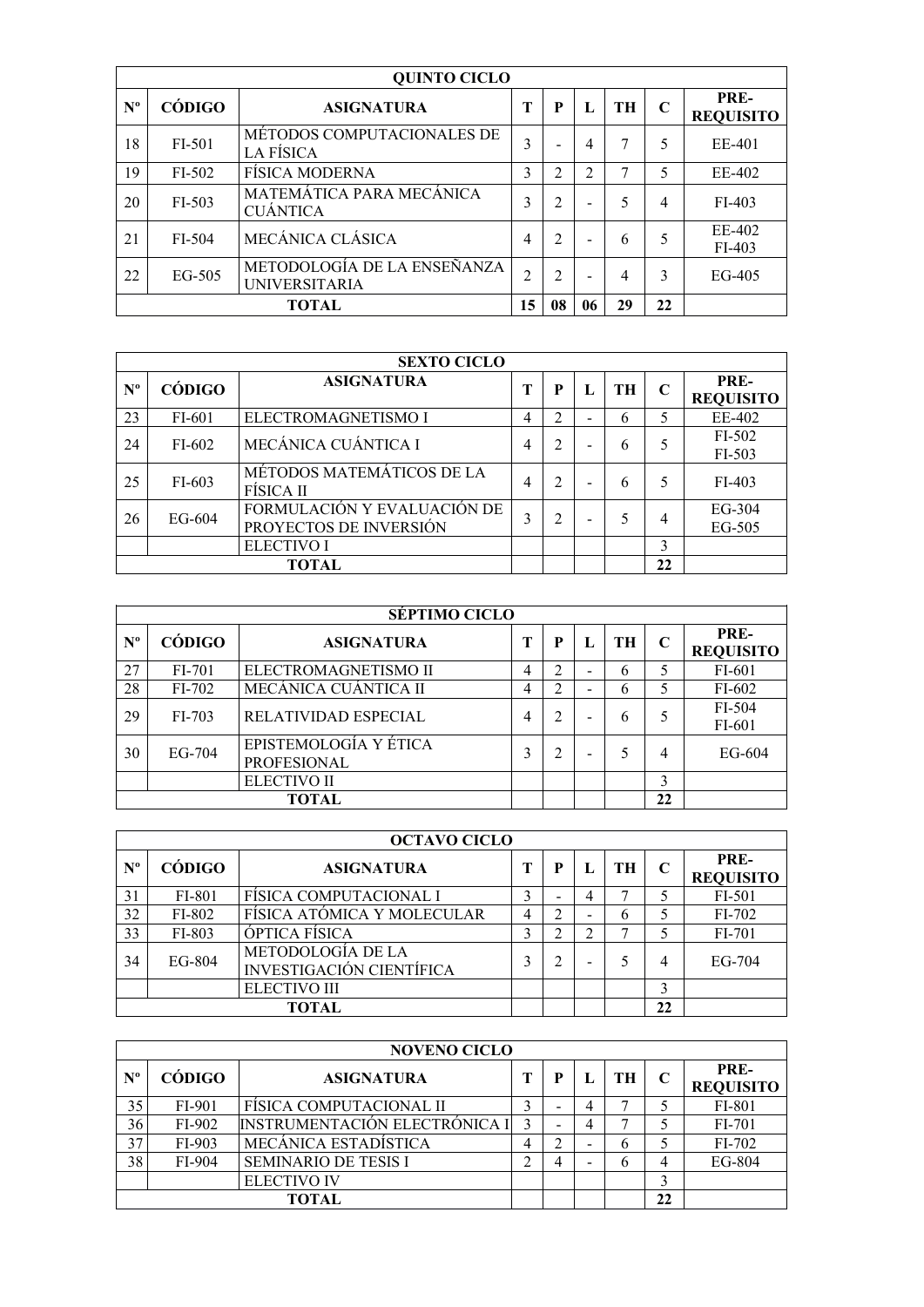|             | DÉCIMO CICLO  |                                |   |        |   |    |    |                          |  |
|-------------|---------------|--------------------------------|---|--------|---|----|----|--------------------------|--|
| $N^{\rm o}$ | <b>CÓDIGO</b> | <b>ASIGNATURA</b>              | т |        |   | TH | C  | PRE-<br><b>REQUISITO</b> |  |
| 39          | FI-1001       | FÍSICA DEL ESTADO SOLIDO       | 4 | ↑<br>∠ | - | h  |    | FI-902                   |  |
| 40          | FI-1002       | INSTRUMENTACIÓN ELECTRÓNICA II | 3 | -      | 4 |    |    | FI-902                   |  |
| 41          | FI-1003       | <b>FÍSICA NUCLEAR</b>          | 3 |        | ◠ |    |    | FI-702                   |  |
| 42          | FI-1004       | <b>SEMINARIO DE TESIS II</b>   | ◠ | 4      | - | b  | 4  | FI-904                   |  |
|             |               | <b>ELECTIVO V</b>              |   |        |   |    | 3  |                          |  |
|             | <b>TOTAL</b>  |                                |   |        |   |    | 22 |                          |  |

|                                                         | <b>ASIGNATURAS ELECTIVAS</b>                                                                                            |                                                     |                |                          |                |                |             |                              |  |  |  |
|---------------------------------------------------------|-------------------------------------------------------------------------------------------------------------------------|-----------------------------------------------------|----------------|--------------------------|----------------|----------------|-------------|------------------------------|--|--|--|
| $N^{\circ}$                                             | CÓDIG<br>O                                                                                                              | <b>ASIGNATURAS</b>                                  | Т              | P                        | L              | <b>TH</b>      | $\mathbf C$ | PRE-<br><b>REQUISIT</b><br>O |  |  |  |
|                                                         | LÍNEA DE INVESTIGACIÓN: FÍSICA COMPUTACIONAL                                                                            |                                                     |                |                          |                |                |             |                              |  |  |  |
| 43                                                      | EL-606                                                                                                                  | DINÁMICA NO LINEAL                                  | 2              | $\overline{a}$           | $\overline{c}$ | 4              | 3           | FI-501                       |  |  |  |
| 44                                                      | EL-706                                                                                                                  | TÓPICOS AVANZADOS DE LA<br>FÍSICA COMPUTACIONAL     | $\mathfrak{D}$ |                          | $\mathfrak{D}$ | 4              | 3           | EL-606                       |  |  |  |
| 45                                                      | EL-806                                                                                                                  | TÓPICOS DE DISEÑO Y ANÁLISIS<br><b>EXPERIMENTAL</b> | $\overline{2}$ | $\overline{\phantom{a}}$ | $\overline{c}$ | 4              | 3           | EL-706                       |  |  |  |
|                                                         | LÍNEA DE INVESTIGACIÓN: GEOFÍSICA                                                                                       |                                                     |                |                          |                |                |             |                              |  |  |  |
| 46                                                      | $EL-607$                                                                                                                | PROCESAMIENTO DE IMÁGENES                           | 2              |                          | $\overline{c}$ | 4              | 3           | FI-504                       |  |  |  |
| 47                                                      | EL-707                                                                                                                  | <b>GEODESIA SATELITAL</b>                           | 2              |                          | $\overline{2}$ | 4              | 3           | EL-607                       |  |  |  |
| 48                                                      | EL-807                                                                                                                  | OCEANOGRAFÍA FÍSICA                                 | 2              |                          | $\overline{c}$ | 4              | 3           | EL-707                       |  |  |  |
|                                                         |                                                                                                                         | LÍNEA DE INVESTIGACIÓN: METROLOGÍA                  |                |                          |                |                |             |                              |  |  |  |
| 49                                                      | EL-608                                                                                                                  | <b>INTRODUCCIÓN A LA</b><br><b>METROLOGÍA</b>       | $\mathfrak{D}$ | 2                        |                | 4              | 3           | FI-504                       |  |  |  |
| 50                                                      | EL-708                                                                                                                  | INCERTIDUMBRE DE LA MEDICIÓN                        | $\mathfrak{D}$ | $\mathfrak{D}$           |                | 4              | 3           | EL-608                       |  |  |  |
| 51                                                      | EL-808                                                                                                                  | NORMAS DE CALIDAD PARA LA<br><b>METROLOGÍA</b>      | 2              | $\overline{2}$           |                | 4              | 3           | EL-708                       |  |  |  |
|                                                         |                                                                                                                         | LÍNEA DE INVESTIGACIÓN: FÍSICA MEDICA               |                |                          |                |                |             |                              |  |  |  |
| 52                                                      | EL-609                                                                                                                  | FÍSICA DE LAS RADIACIONES                           | $\overline{2}$ | $\overline{2}$           |                | $\overline{4}$ | 3           | FI-502                       |  |  |  |
| 53                                                      | EL-709                                                                                                                  | <b>DOSIMETRÍA FÍSICA</b>                            | $\overline{2}$ | $\overline{2}$           |                | $\overline{4}$ | 3           | EL-609                       |  |  |  |
| 54                                                      | PROTECCIÓN RADIOLÓGICA<br>EL-809<br>$\overline{2}$<br>$\overline{2}$<br>$\overline{4}$<br>3<br>EL-709<br>$\overline{a}$ |                                                     |                |                          |                |                |             |                              |  |  |  |
| LÍNEA DE INVESTIGACIÓN: FÍSICA DE LA MATERIA CONDENSADA |                                                                                                                         |                                                     |                |                          |                |                |             |                              |  |  |  |
| 55                                                      | EL-610                                                                                                                  | QUÍMICA II                                          | $\mathbf{1}$   | $\overline{2}$           | $\overline{2}$ | 5              | 3           | FI-404 EG-<br>103            |  |  |  |